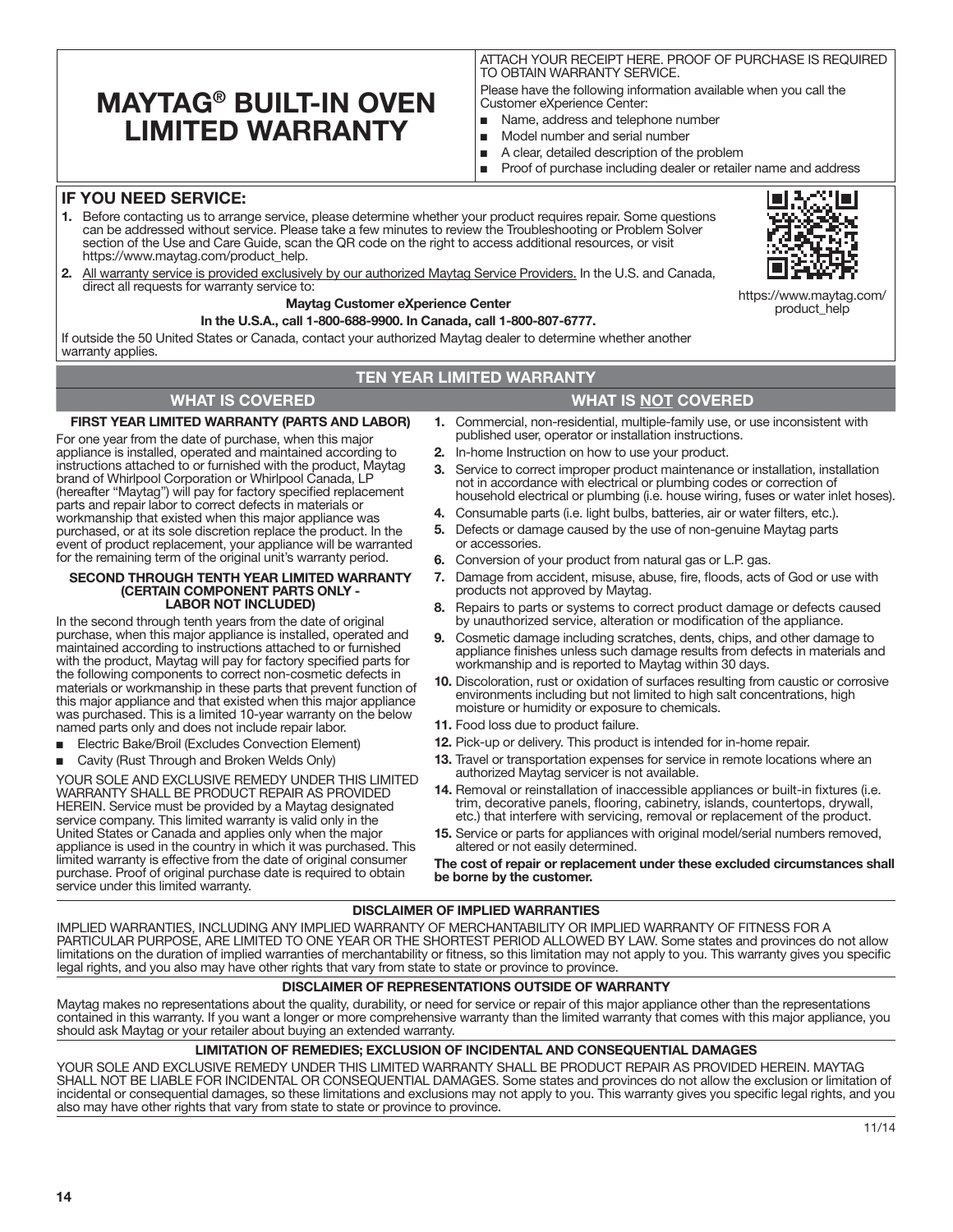# **GARANTIE LIMITÉE DU FOUR ENCASTRÉ MAYTAG®**

# ATTACHEZ ICI VOTRE REÇU DE VENTE. UNE PREUVE D'ACHAT EST OBLIGATOIRE POUR OBTENIR L'APPLICATION DE LA GARANTIE.

Lorsque vous appelez le centre d'eXpérience de la clientèle, veuillez garder à disposition les renseignements suivants :

- Nom, adresse et numéro de téléphone
- Numéros de modèle et de série
- Une description claire et détaillée du problème rencontré
- Une preuve d'achat incluant le nom et l'adresse du marchand ou du détaillant

# **SI VOUS AVEZ BESOIN DE SERVICE :**

**1.** Avant de nous contacter pour obtenir un dépannage, veuillez déterminer si des réparations sont nécessaires pour votre produit. Certains problèmes peuvent être résolus sans intervention de dépannage. Prenez quelques minutes pour parcourir la section Dépannage ou Résolution de problèmes du guide d'utilisation et d'entretien, scannez le code QR ci-contre avec votre téléphone intelligent pour accéder à des ressources supplémentaires, ou rendez-vous sur le site http://www.maytag.ca.



http://www.maytag.ca

**2.** Tout service sous garantie doit être effectué exclusivement par nos fournisseurs de dépannage autorisés Maytag. Aux É.-U. et au Canada, dirigez toutes vos demandes de service sous garantie au

### **Centre d'eXpérience de la clientèle Maytag**

**Aux É.-U., composer le 1-800-688-9900. Au Canada, composer le 1-800-807-6777.**

Si vous résidez à l'extérieur du Canada et des 50 États des États-Unis, contactez votre marchand Maytag autorisé pour déterminer si une autre garantie s'applique.

# **GARANTIE LIMITÉE DE DIX ANS**

# **CE QUI EST COUVERT CE QUI N'EST PAS COUVERT**

**GARANTIE LIMITÉE DURANT LA PREMIÈRE ANNÉE** 

**(PIÈCES ET MAIN-D'ŒUVRE)** Pendant un an à compter de la date d'achat, lorsque ce gros appareil ménager est installé, utilisé et entretenu conformément aux instructions jointes au produit ou fournies avec, la marque Maytag de Whirlpool Corporation ou Whirlpool Canada, LP (ciaprès désignées "Maytag") paiera pour les pièces de rechange spécifiées par l'usine et pour la main-d'œuvre pour corriger les vices de matériaux ou de fabrication qui existaient déjà lorsque ce gros appareil ménager a été acheté. S'il est remplacé, l'appareil sera couvert pour la période restant à courir de la garantie limitée d'un an du produit d'origine.

#### **GARANTIE LIMITÉE DE LA DEUXIÈME À LA DIXIÈME ANNÉE (CERTAINS COMPOSANTS UNIQUEMENT - MAIN-D'ŒUVRE NON COMPRISE)**

De la deuxième à la dixième année inclusivement à compter de la date d'achat initiale, lorsque ce gros appareil ménager est installé, utilisé et entretenu conformément aux instructions jointes au produit ou fournies avec, Maytag paiera pour les pièces de rechange spécifiées par l'usine concernant les composants suivants pour corriger les défauts non esthétiques de matériau ou de fabrication desdites pièces qui empêchent le gros appareil de fonctionner et qui étaient déjà présentes lorsque ce gros appareil ménager a été acheté. La présente garantie est une garantie limitée de 10 ans sur les pièces énumérées ci-dessous et elle ne comprend pas la maind'œuvre de réparation.

- Cuisson au four/au gril électrique (hormis élément de convection)
- Cavité (perforation par la rouille et soudures rompues uniquement)

LE SEUL ET EXCLUSIF RECOURS DU CLIENT DANS LE CADRE DE LA PRÉSENTE GARANTIE LIMITÉE CONSISTE EN LA RÉPARATION PRÉVUE PAR LA PRÉSENTE. Le service doit être fourni par une compagnie de service désignée par Maytag. Cette garantie limitée est valide uniquement aux États-Unis ou au Canada et s'applique exclusivement lorsque le gros appareil ménager est utilisé dans le pays où il a été acheté. La présente garantie limitée est valable à compter de la date d'achat initial par le consommateur. Une preuve de la date d'achat initial est exigée pour obtenir un dépannage dans le cadre de la présente garantie limitée.

- **1.** Usage commercial, non résidentiel ou par plusieurs familles, ou non-respect des instructions de l'utilisateur, de l'opérateur ou des instructions d'installation.
- **2.** Visite d'instruction à domicile pour montrer à l'utilisateur comment utiliser l'appareil.
- **3.** Visites de service pour rectifier une installation ou un entretien fautifs du produit, une installation non conforme aux codes d'électricité ou de plomberie, ou la rectification de l'installation électrique ou de la plomberie du domicile (ex : câblage électrique, fusibles ou tuyaux d'arrivée d'eau du domicile).
- **4.** Pièces consomptibles (ex : ampoules, batteries, filtres à air ou à eau, solutions de conservation, etc.).
- **5.** Défauts ou dommage résultant de l'utilisation de pièces ou accessoires Maytag non authentiques.
- **6.** Conversion de votre produit du gaz naturel ou du gaz de pétrole liquéfié.
- **7.** Dommages causés par : accident, mésusage, abus, incendie, inondations, catastrophe naturelle ou l'utilisation de produits non approuvés par Maytag.
- **8.** Réparations aux pièces ou systèmes dans le but de rectifier un dommage ou des défauts résultant d'une réparation, altération ou modification non autorisée faite à l'appareil.
- **9.** Défauts d'apparence, notamment les éraflures, traces de choc, fissures ou tout autre dommage subi par le fini de l'appareil ménager, à moins que ces dommages ne résultent de vices de matériaux ou de fabrication et ne soient signalés à Maytag dans les 30 jours suivant la date d'achat.
- **10.** Décoloration, rouille ou oxydation des surfaces résultant d'environnements caustiques ou corrosifs incluant des concentrations élevées de sel, un haut degré d'humidité ou une exposition à des produits chimiques (exemples non exhaustifs).
- **11.** Perte d'aliments ou de médicaments due à la défaillance du produit.
- **12.** Enlèvement ou livraison. Ce produit est conçu pour être réparé à l'intérieur du domicile.
- **13.** Frais de déplacement et de transport pour le dépannage/la réparation dans une région éloignée où une compagnie de service Maytag autorisée n'est pas disponible.
- **14.** Retrait ou réinstallation d'appareils inaccessibles ou de dispositifs préinstallés (ex : garnitures, panneaux décoratifs, plancher, meubles, îlots de cuisine, plans de travail, panneaux de gypse, etc.) qui entravent le dépannage, le retrait ou le remplacement du produit.
- **15.** Service et pièces pour des appareils dont les numéros de série et de modèle originaux ont été enlevés, modifiés ou ne peuvent pas être facilement identifiés.

**Le coût d'une réparation ou d'un remplacement dans le cadre de ces circonstances exclues est à la charge du client.**